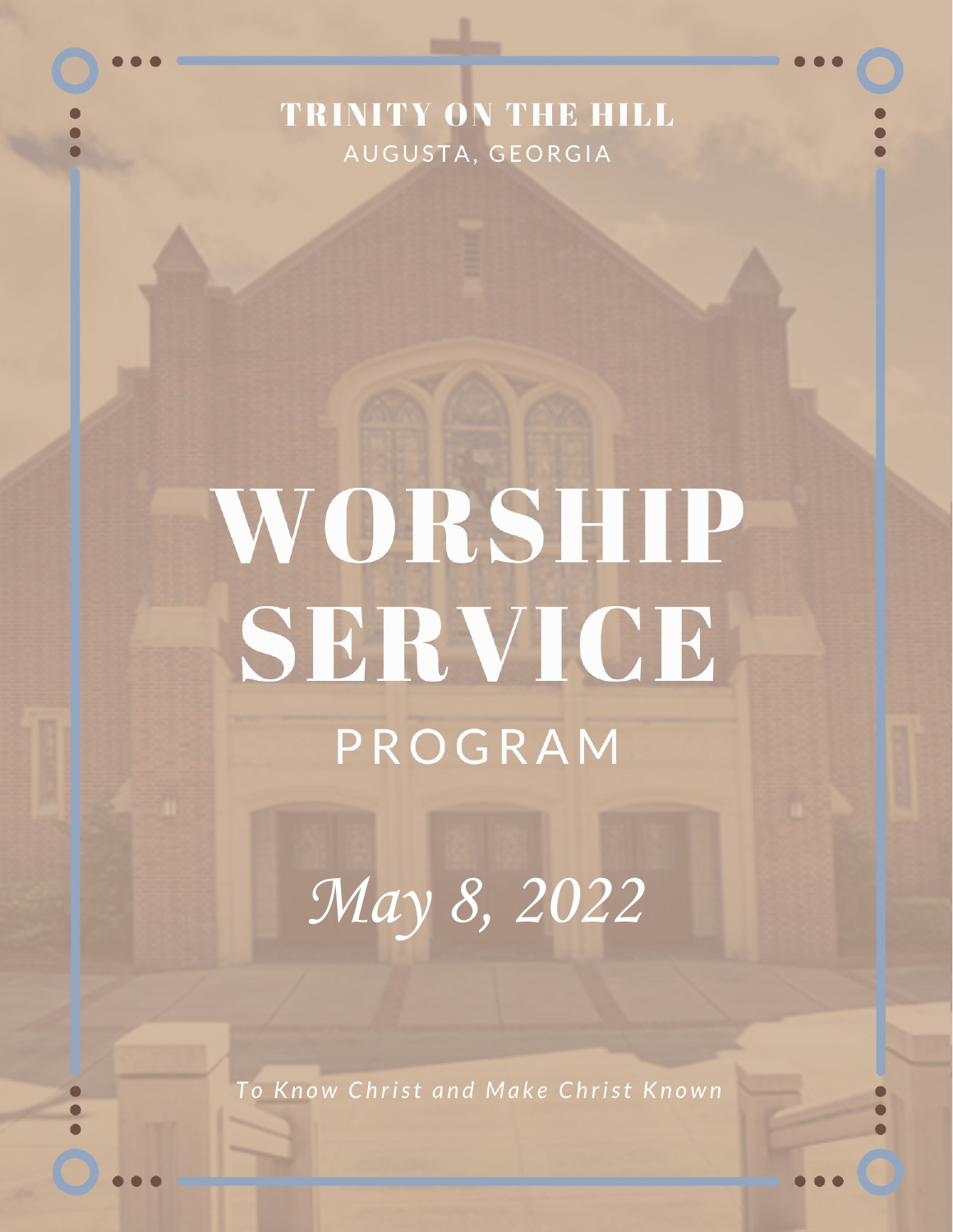|                                                                                    | Service of Worship                                                                        |                                                                                                                                                                                                              |
|------------------------------------------------------------------------------------|-------------------------------------------------------------------------------------------|--------------------------------------------------------------------------------------------------------------------------------------------------------------------------------------------------------------|
|                                                                                    | 8:30 & 11:00am                                                                            |                                                                                                                                                                                                              |
| WE GATHER TO CELEBRATE                                                             |                                                                                           |                                                                                                                                                                                                              |
| Prelude                                                                            |                                                                                           | Nick Lowery & Sophie Pollock                                                                                                                                                                                 |
| Instrumental Call to Worship (8:30)<br>Choral Call to Worship (11:00)              | <b>Higher Ground</b>                                                                      | Sanctuary Choir                                                                                                                                                                                              |
| <b>Welcome Home</b>                                                                |                                                                                           | <b>Kevin Pollock</b>                                                                                                                                                                                         |
| Spoken Call to Worship                                                             |                                                                                           | <b>Kevin Pollock</b>                                                                                                                                                                                         |
| us.<br>People: Thank you God for giving us mothers.<br>thanks to you, Lord, today. | Leader: We remember with deep gratitude all the ways they demonstrated their love for us. | Leader: Today we celebrate our mothers, grandmothers, aunts and all the women who have loved<br>All: For their love, for their tears, for their wisdom, for their unfailing belief in our abilities, we give |
| Opening Hymn                                                                       | Come, Thou Almighty King                                                                  |                                                                                                                                                                                                              |
| Affirmation of Faith                                                               | Apostles' Creed                                                                           |                                                                                                                                                                                                              |
| Gloria                                                                             | Glory Be to the Father                                                                    |                                                                                                                                                                                                              |
| WE CELEBRATE THROUGH PRAYER & GIVING                                               |                                                                                           |                                                                                                                                                                                                              |
| Prayer Chorus                                                                      | Jesus is Lord of All                                                                      | Kevin & Andrea Pollock                                                                                                                                                                                       |
| <b>Morning Prayer</b>                                                              |                                                                                           | Rev. Roy McVeigh                                                                                                                                                                                             |
| Mother's Day Video                                                                 |                                                                                           |                                                                                                                                                                                                              |
| Celebration of God's Faithfulness Through Generosity                               |                                                                                           | Rev. Scott Hearn                                                                                                                                                                                             |
| WE CELEBRATE THROUGH HEARING GOD'S WORD                                            |                                                                                           |                                                                                                                                                                                                              |
| Special Music (8:30)<br>Special Music (11:00)                                      | Jesus Loves Me                                                                            | Nick Lowery<br>Sanctuary Choir                                                                                                                                                                               |
| Scripture                                                                          | Luke 17                                                                                   |                                                                                                                                                                                                              |
| Sermon                                                                             | got virtues? Gratitude                                                                    | Rev. Scott Hearn                                                                                                                                                                                             |
| Communion                                                                          |                                                                                           |                                                                                                                                                                                                              |
| <b>Communion Response Hymn</b><br>WE GO OUT & SHOW THE WONDERFUL LOVE OF GOD       | Give Thanks                                                                               |                                                                                                                                                                                                              |
| Joining Service (11:00)                                                            | <b>Richard Bargeron</b>                                                                   | Lauren Benson                                                                                                                                                                                                |
| <b>Benediction</b>                                                                 |                                                                                           | Rev. Scott Hearn                                                                                                                                                                                             |
|                                                                                    |                                                                                           |                                                                                                                                                                                                              |
| Going Forth                                                                        | <i>I Sing Because I'm Happy</i>                                                           |                                                                                                                                                                                                              |